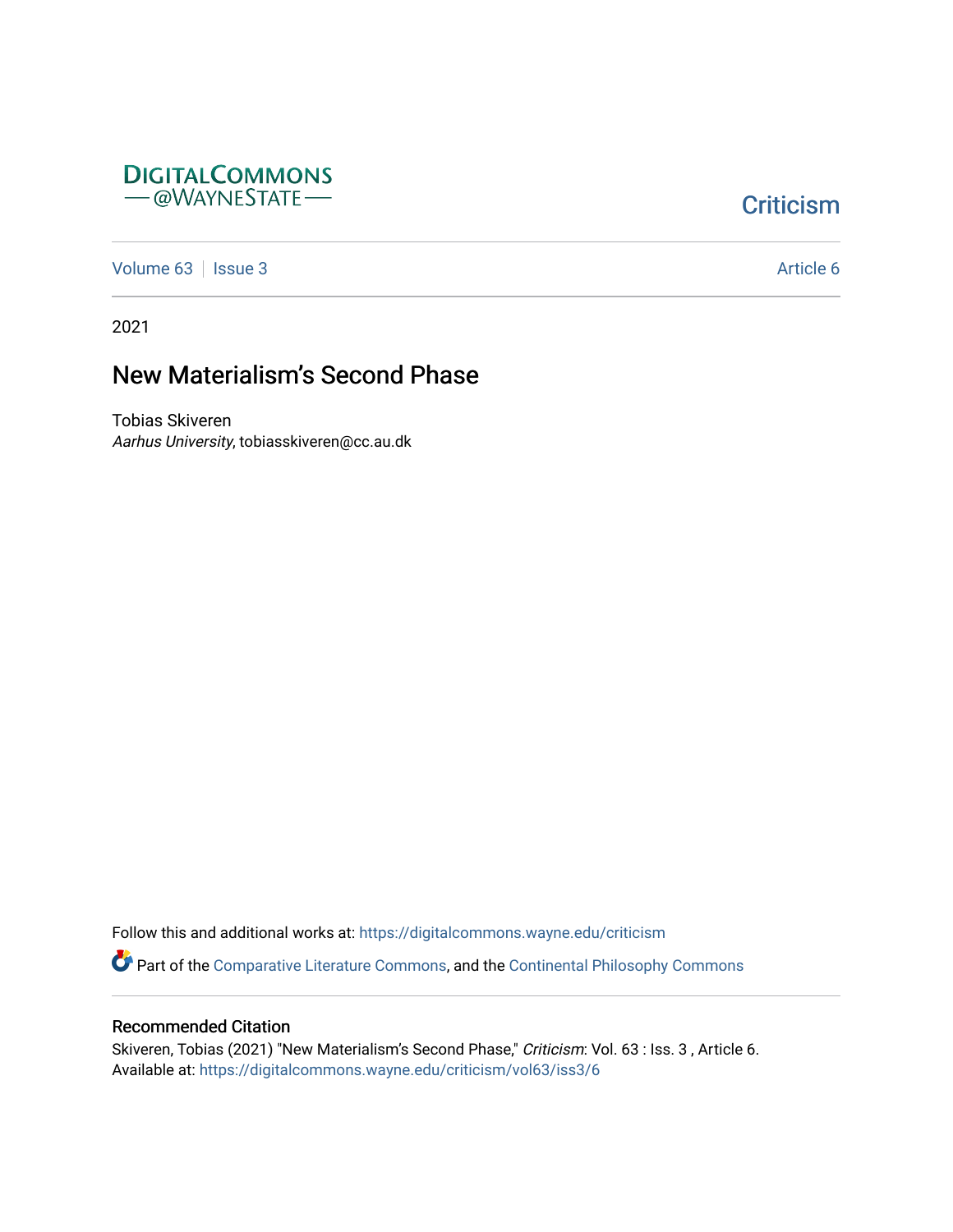## New Materialism's Second Phase

#### Cover Page Footnote

The writing of this review was supported by the Independent Research Fund Denmark (9055-00034B).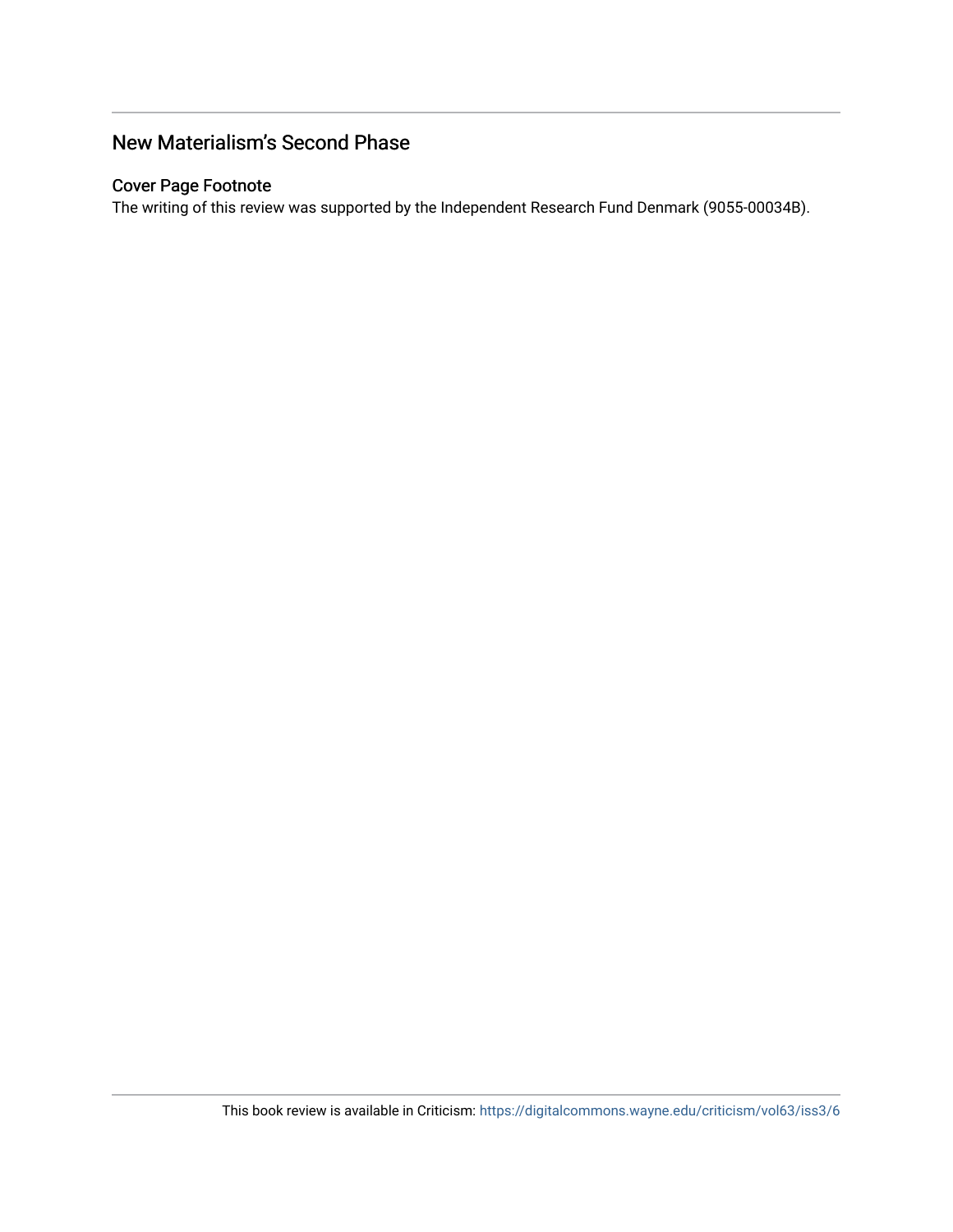### NEW MATERIALISM'S SECOND PHASE Tobias Skiveren

*Influx and Efflux: Writing Up with Walt Whitman* by Jane Bennett. Durham, NC: Duke University Press, 2020. Pp. 224. \$25.95 cloth.

*Language matters. Discourse matters. Culture matters. There is an important sense in which the only thing that does not seem to matter anymore is matter.*

> —Karen Barad, "Posthumanist Performativity," 2003

Almost twenty years have passed since Karen Barad launched her now widely cited polemic against the dominance of textualism in critical theory. Since then, the slogan of materialism has resonated across the humanities and social sciences, leading ultimately to the emergence and consolidation of a new set of academic agendas. Today, objects matter, affects matter, intensities matter, cyborgs matter, and yes, even matter itself matters. And yet, there is an important sense in which this turn to matter has made other matters not matter that much anymore. As new interests take center stage and old ones fade to the background, it may be pertinent at this point to ask ourselves: Are we missing out on something?

That question is currently being raised by some of the very same scholars who initially incited the move beyond discourse, language, and culture. Within and around the field of new materialism, several key figures now return to topics that one would think were out of date in view of polemics like Barad's. In her latest book, Rosi Braidotti, for instance, explores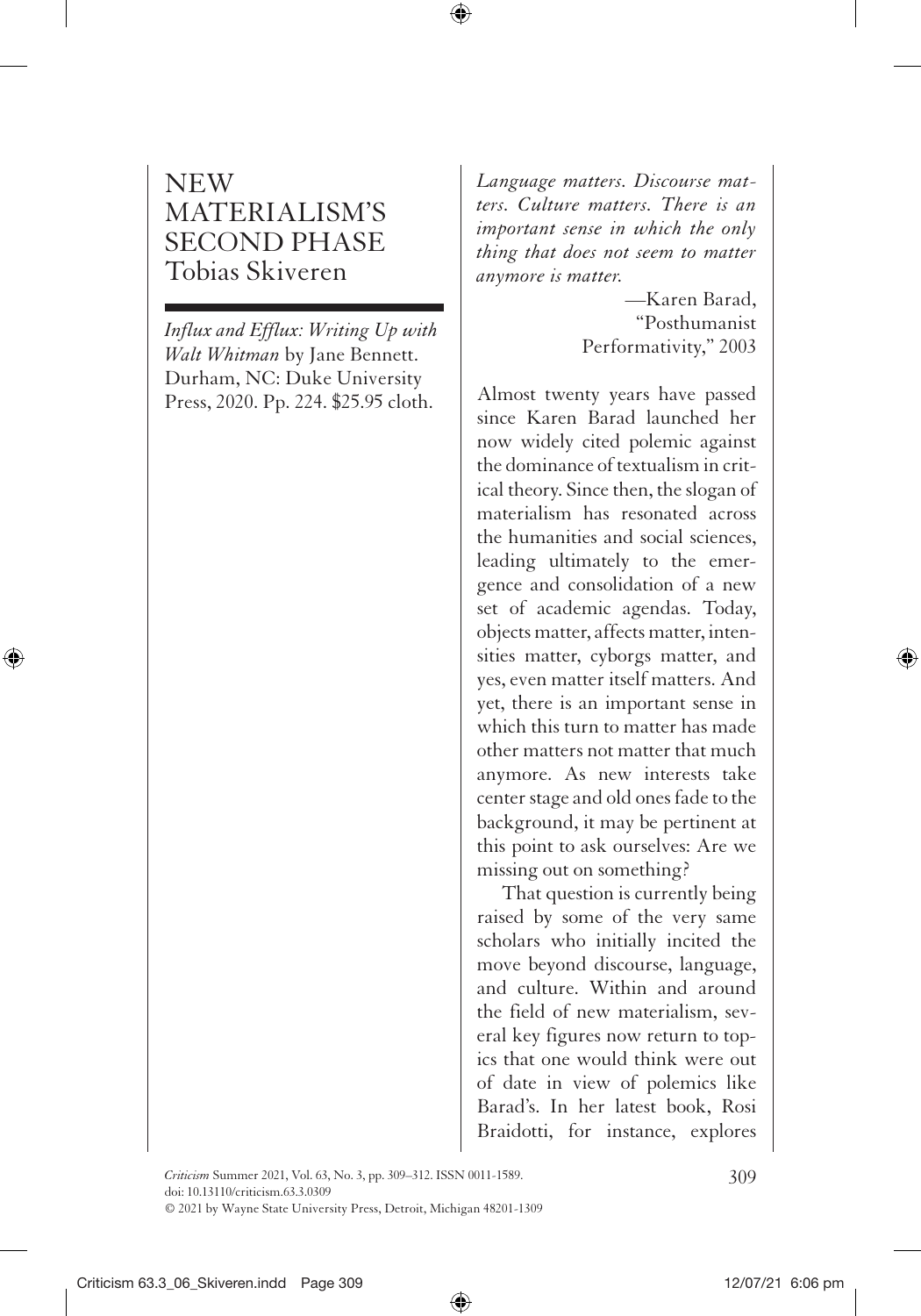the development of "posthuman knowledge"; Elizabeth Grosz examines the ontology of "the incorporeal"; and N. Katherine Hayles similarly grapples with the socalled "cognitive nonconscious."1 For these thinkers, in other words, what matters now is not just matter but knowledge, immateriality, and consciousness. New materialism, it seems, has entered a second phase.

With Jane Bennett's new book *Influx and Efflux: Writing Up with Walt Whitman* (2020), we can add another key scholar to that list. As the author of *Vibrant Matter* (2010), Bennett played an important role in making matter matter by laying out the workings of nonhuman assemblages, thing power, and materialist vitalism with charismatic wit and philosophical ingenuity. While her new work certainly extends these insights and interests, however, it also differs significantly by placing what appears to be an anthropocentric concept—subjectivity—at the center of its inquiry. Rather than explicating the liveliness of things, Bennett now asks: "How to bespeak an I alive in a world of vibrant matter? How to write up its efforts and endeavors?" (xii).

To explore these questions, Bennett turns to the writings of Walt Whitman, whose poetry in particular provides attitudes, sensibilities, and visions that fit the purpose of developing a new materialist model of subjectivity. In depicting the lyrical "I" as

a partaker of the constant fluctuations in his/her natural environment, Whitman helps Bennett to re-envision the subject, not as that which is subjected to discourse but as that which emerges in between the body's impressions and its expressions, a kind of hovering in the midst of the influx and efflux of the world. Nevertheless, Bennett's main concern with Whitman, I believe, is not just to develop an alternative ontology of the "I" but rather to explore a new materialist virtue ethics of sorts. At least, major parts of the book pivot on the question of *character*, as she investigates the kinds of subjective disposition we need to develop in order to advance a truly democratic and egalitarian world that recognizes the multitudes of life within as well as outside the human.

To be sure, Whitman provides Bennett with several provocative suggestions for that endeavor. In anonymous newspaper scribbles, Bennett shows, he airs the idea that the right corporeal "posture" and "gait" can influence political and moral character in favorable ways (Chapter 1). He also leads Bennett to see the democratic sensibilities of the "I" as reflections of a larger "sympathy," perceived here as a cosmological attitude manifest in the Earth's acceptance of all its elements and inhabitants (Chapter 2). And he urges us in general, she argues, to postpone "judgment," to suck in impressions and suspend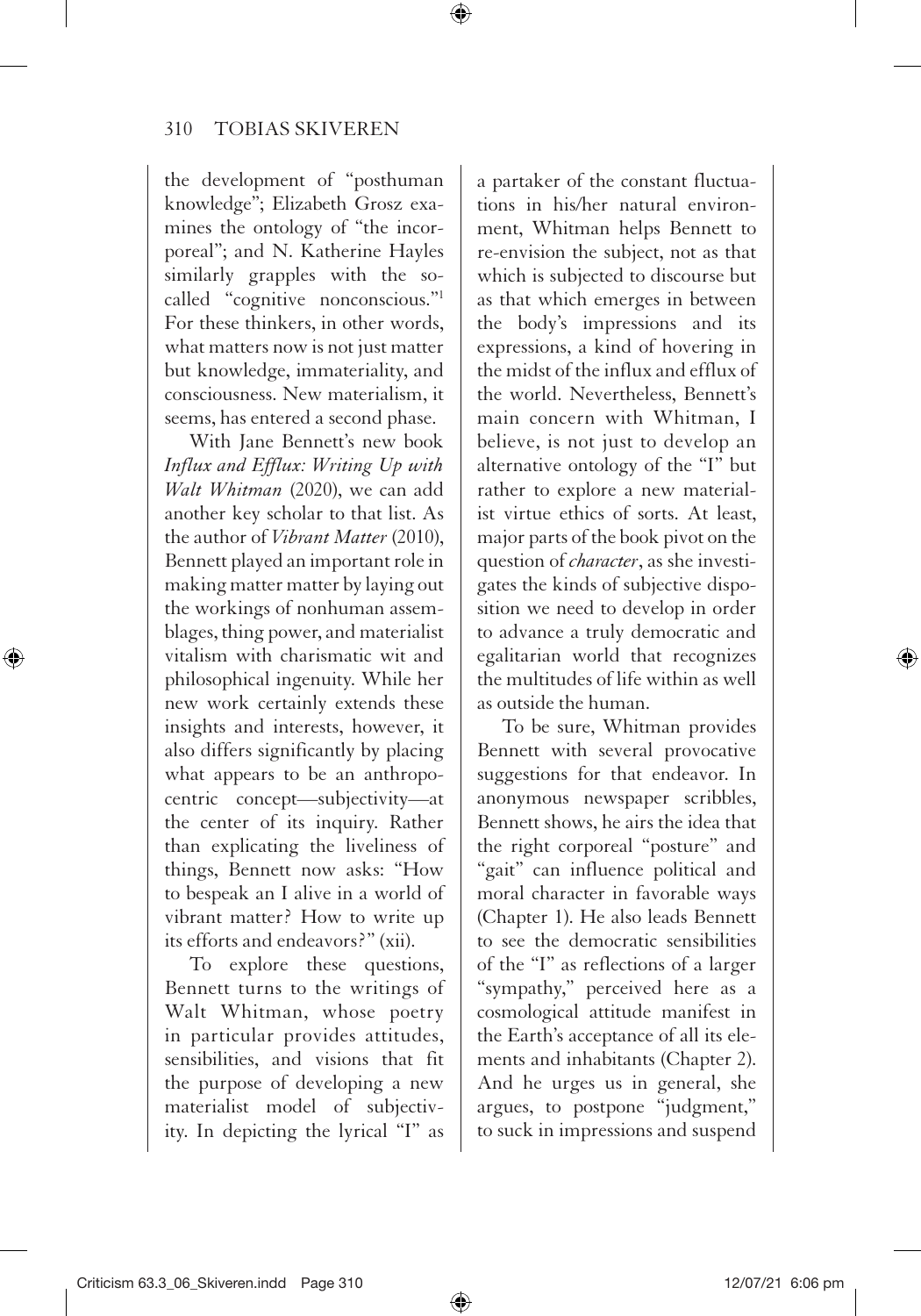obstinate opinion making in favor of an open and complaisant kind of "hovering" (Chapter 3).

In a way, these insights can be perceived as a radicalization of Bennett's earlier work, whose implicit purpose too was to cultivate the individual's (i.e., the reader's) ethical sensibilities. And yet, with this radicalization also follows an increased exposure to the usual critique of Bennett's work. Many, I wager, will perceive *influx and efflux* as a naive individualization of political struggle, and frame its new materialist virtue ethics as a dubious relocation of political responsibility from societal structures to individual persons: all this talk of subjective dispositions and sensibilities obscures the real issues of history and power. And what about Capitalism?

Bennett herself would surely push back against such critiques by underscoring that her book, riffing on Deleuze, features only "dividuals," not "individuals." But in my view, these critiques are better dealt with by pointing out their implicit methodological dogmatism that takes Critique to be the only legitimate mode of analysis. Conversely, scholars like Bennett argue for cultivating a wide array of different methods and lines of thinking—affirmative as well as negative—that can exist side by side and supplement each other. The aim of her book, Bennett writes, is not to argue for abandoning

critical methodologies but to offer "a strangely apersonal figure of self and a nonagonistic set of practices to add to the democratic mix" (xx). And, besides, while its grand claims can make critical thinking appear less concerned with particularities, this kind of thinking too is, in fact, a type of virtue ethics: it cultivates critical dispositions<sup>2</sup> one character at a time, from book to teacher, from teacher to student, etc.

Even so, I agree that it may be unclear what to do with Bennett's Whitmanian suggestions, not least compared to the tangible and stringent lines of thinking proposed by scholars of critique. As guidelines for new practices, they come across as suggestive at best. And yet, while I personally (and for that exact reason) prefer Bennett's two former books, which offer more rigid philosophical analysis, the less linear style of *influx and efflux* (Chapters 4 and 5 on trans-corporeal horrors and Henry Thoreau certainly stick out) may inspire alternative types of scholarship and teaching to experiment with new ways of advancing new materialist sensibilities. Literary scholars, for instance, may be particularly attracted by its exploration of art's ability to cultivate alternative dispositional traits.<sup>3</sup>

This is also the reason why we should encourage the recent new materialist re-inclusion of phenomena previously thought of as passé. As Eve K. Sedgwick reminds us, we are best off with a large gene